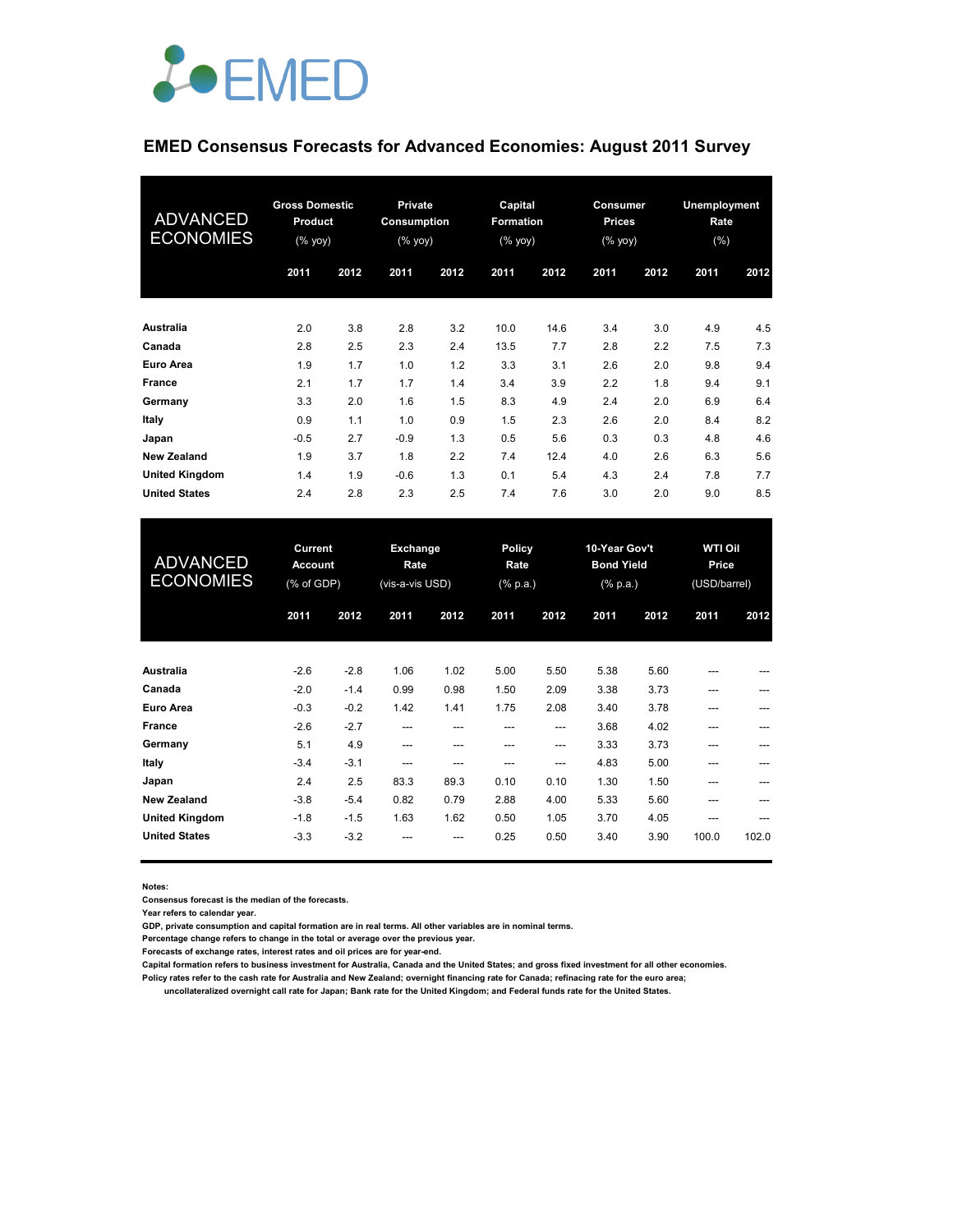

## **EMED Consensus Forecasts for Emerging Asia: August 2011 Survey**

| <b>EMERGING</b><br><b>ASIA</b> | <b>Gross Domestic</b><br>Product<br>(% yoy) |      | <b>Private</b><br>Consumption<br>(% |      | Fixed<br>Investment<br>(% |      | <b>Consumer</b><br><b>Prices</b><br>(% yoy) |      | <b>Unemployment</b><br>Rate<br>$(\% )$ |       |
|--------------------------------|---------------------------------------------|------|-------------------------------------|------|---------------------------|------|---------------------------------------------|------|----------------------------------------|-------|
|                                | 2011                                        | 2012 | 2011                                | 2012 | 2011                      | 2012 | 2011                                        | 2012 | 2011                                   | 2012  |
| China                          | 9.3                                         | 8.8  | 9.2                                 | 9.8  | 10.1                      | 9.4  | 5.1                                         | 4.0  | 4.1                                    | 4.1   |
| <b>Hong Kong</b>               | 5.5                                         | 4.5  | 6.0                                 | 4.3  | 5.0                       | 6.8  | 5.0                                         | 4.0  | 3.4                                    | 3.4   |
| India                          | 8.0                                         | 8.1  | 7.2                                 | 7.5  | 8.6                       | 9.9  | 8.1                                         | 6.4  | $---$                                  | $---$ |
| Indonesia                      | 6.2                                         | 6.3  | 4.8                                 | 5.5  | 9.2                       | 9.2  | 6.2                                         | 6.0  | 6.9                                    | 6.8   |
| Malaysia                       | 5.1                                         | 5.5  | 5.6                                 | 5.9  | 6.5                       | 7.2  | 3.2                                         | 2.8  | 3.2                                    | 3.2   |
| <b>Philippines</b>             | 5.0                                         | 5.3  | 4.5                                 | 4.8  | 7.1                       | 5.8  | 4.7                                         | 4.5  | 7.3                                    | 7.0   |
| Singapore                      | 5.9                                         | 5.1  | 5.2                                 | 4.8  | 3.6                       | 6.4  | 4.2                                         | 2.7  | 2.0                                    | 2.0   |
| <b>South Korea</b>             | 4.4                                         | 4.3  | 2.8                                 | 3.3  | 1.6                       | 4.4  | 4.1                                         | 3.2  | 3.4                                    | 3.2   |
| Taiwan                         | 5.0                                         | 4.6  | 3.5                                 | 3.4  | 5.0                       | 4.0  | 2.0                                         | 2.0  | 4.2                                    | 4.0   |
| <b>Thailand</b>                | 4.2                                         | 4.7  | 3.8                                 | 4.1  | 7.6                       | 6.5  | 3.9                                         | 3.4  | 0.9                                    | 1.0   |

| <b>EMERGING</b><br><b>ASIA</b> | <b>Money</b><br>Supply M2<br>(% yoy) |      | <b>Merchandise</b><br><b>Exports</b><br>(% yoy) |      | <b>Merchandise</b><br>Imports<br>(% yoy) |      | Current<br><b>Account</b><br>$(\%$ of GDP) |        | Exchange<br>Rate<br>(vis-a-vis USD) |      |
|--------------------------------|--------------------------------------|------|-------------------------------------------------|------|------------------------------------------|------|--------------------------------------------|--------|-------------------------------------|------|
|                                | 2011                                 | 2012 | 2011                                            | 2012 | 2011                                     | 2012 | 2011                                       | 2012   | 2011                                | 2012 |
| China                          | 16.0                                 | 15.0 | 18.6                                            | 15.3 | 21.7                                     | 17.0 | 4.0                                        | 3.5    | 6.31                                | 6.09 |
| <b>Hong Kong</b>               | 10.5                                 | 9.6  | 11.3                                            | 9.1  | 10.3                                     | 9.0  | 7.0                                        | 6.9    | 7.78                                | 7.80 |
| India                          | 17.6                                 | 17.1 | 17.0                                            | 16.1 | 17.4                                     | 17.0 | $-2.7$                                     | $-2.9$ | 44.0                                | 43.5 |
| Indonesia                      | 16.1                                 | 16.9 | 16.1                                            | 9.5  | 19.3                                     | 15.0 | 0.9                                        | 0.7    | 8500                                | 8500 |
| Malaysia                       | 10.0                                 | 10.0 | 8.4                                             | 7.8  | 10.8                                     | 8.6  | 12.0                                       | 11.2   | 2.96                                | 2.92 |
| <b>Philippines</b>             | 11.6                                 | 11.7 | 7.0                                             | 8.7  | 9.5                                      | 9.0  | 4.2                                        | 3.7    | 42.1                                | 41.3 |
| Singapore                      | 10.7                                 | 9.0  | 10.8                                            | 9.9  | 9.0                                      | 10.9 | 20.0                                       | 18.9   | 1.20                                | 1.20 |
| South Korea                    | 7.5                                  | 9.5  | 11.5                                            | 10.0 | 14.3                                     | 11.5 | 1.9                                        | 1.7    | 1042                                | 1025 |
| Taiwan                         | 6.5                                  | 6.4  | 10.0                                            | 11.0 | 11.2                                     | 11.9 | 7.7                                        | 6.7    | 28.4                                | 28.5 |
| <b>Thailand</b>                | 12.9                                 | 10.0 | 14.3                                            | 11.0 | 16.8                                     | 12.6 | 3.7                                        | 3.5    | 29.3                                | 29.0 |

**Notes:** 

**Consensus forecast is the median of the forecasts.**

**Year refers to calendar year except for India for which fiscal year (April to March) is used.**

**GDP, private consumption and fixed investment are in real terms. All other variables are in nominal terms.**

**Percentage change refers to change in the total or average over the previous year, except for money supply growth which is based on year-end figures.**

**Forecasts of exchange rates and interest rates are for year-end.**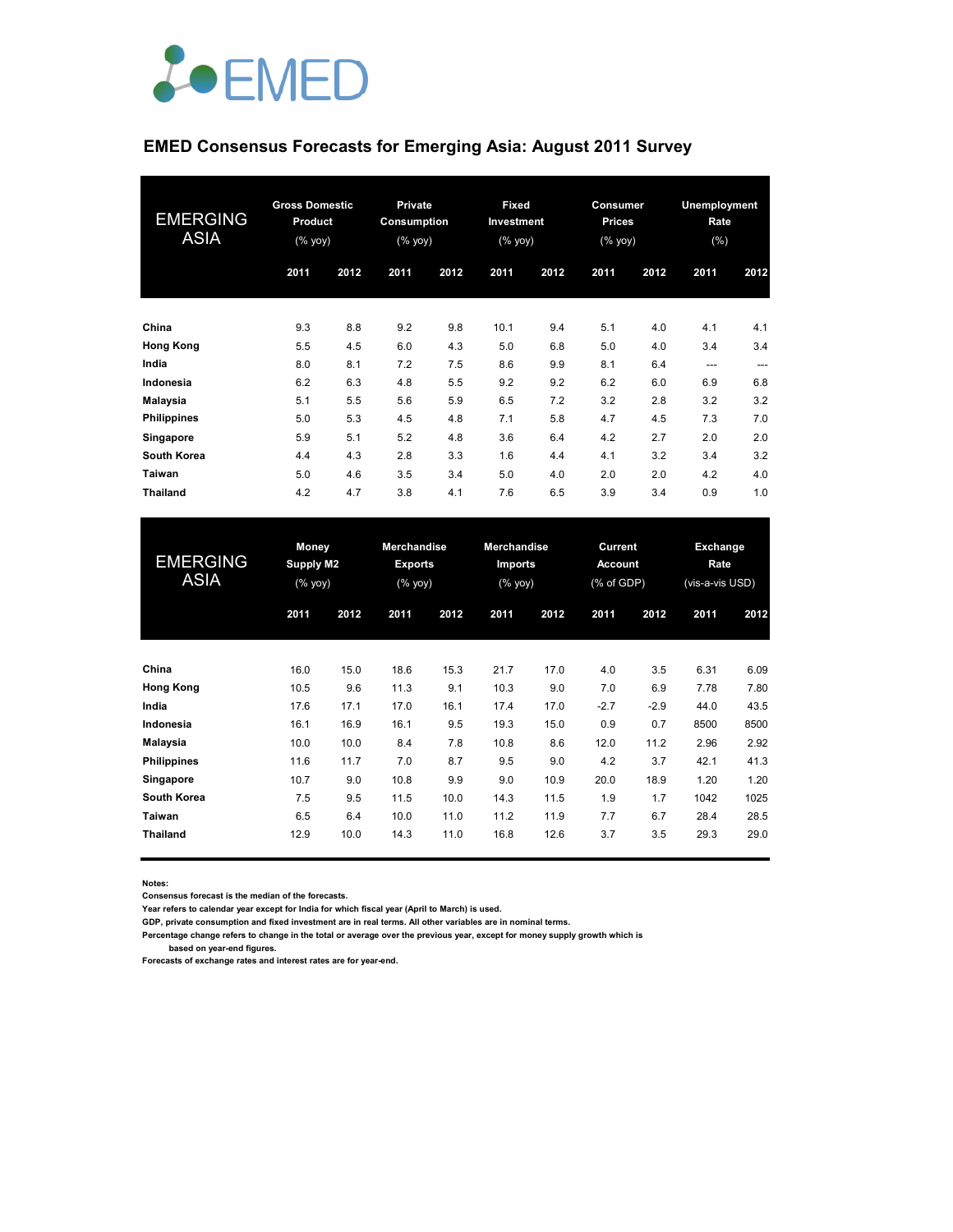

# **EMED Consensus Forecasts for the United States: August 2011 Survey**

| <b>UNITED STATES</b>                | <b>Gross Domestic</b><br>Product<br>(% yoy) |      | Consumer<br><b>Prices</b><br>(% yoy) |      | <b>UNITED STATES</b>            | <b>Gross Domestic</b><br>Product<br>(% yoy) |      | Consumer<br>Prices<br>(% yoy) |      |
|-------------------------------------|---------------------------------------------|------|--------------------------------------|------|---------------------------------|---------------------------------------------|------|-------------------------------|------|
|                                     | 2011                                        | 2012 | 2011                                 | 2012 |                                 | 2011                                        | 2012 | 2011                          | 2012 |
|                                     |                                             |      |                                      |      |                                 |                                             |      |                               |      |
| <b>ABN Amro</b>                     | 2.4                                         | 3.4  | 3.0                                  | 2.0  | <b>KCIC</b>                     | 2.7                                         | 2.8  | 2.6                           | 1.9  |
| <b>AIB Global Treasury</b>          | 2.9                                         | 2.8  | 2.7                                  | 2.2  | <b>Kiel Economics</b>           | 2.7                                         | 2.8  | 3.1                           | 2.0  |
| <b>Allianz</b>                      | 2.5                                         | 2.5  | 3.0                                  | 2.1  | <b>Mesirow Financial</b>        | 1.7                                         | 2.0  | 3.0                           | 1.6  |
| <b>ANZ</b>                          | 2.6                                         | 3.3  | 2.7                                  | 1.5  | <b>MF Global FXA Securities</b> | 1.7                                         | 2.6  | 3.0                           | 2.0  |
| <b>Bank Julius Baer</b>             | 1.6                                         | 2.4  | 2.9                                  | 2.0  | <b>Moody's Analytics</b>        | 1.7                                         | 3.4  | 3.0                           | 2.0  |
| <b>BofA - Merrill Lynch</b>         | 1.7                                         | 2.3  | 3.2                                  | 2.0  | Morgan Keegan                   | 2.2                                         | 3.5  | 2.9                           | 2.4  |
| <b>Bank of Ireland</b>              | 2.7                                         | 3.1  | 3.0                                  | 2.0  | <b>MBA</b>                      | 2.5                                         | 2.8  | 3.4                           | 2.0  |
| <b>Barclays Capital</b>             | 1.7                                         | 2.4  | 3.3                                  | 2.6  | <b>NAR</b>                      | 2.0                                         | 2.3  | 3.4                           | 3.7  |
| <b>BayernLB</b>                     | 2.4                                         | 2.5  | 3.1                                  | 2.0  | <b>National Bank of Canada</b>  | 2.6                                         | 3.2  | 2.7                           | 2.0  |
| <b>BBVA</b>                         | 2.1                                         | 2.6  | 2.8                                  | 2.2  | <b>Natixis</b>                  | 1.8                                         | 2.1  | 3.1                           | 2.0  |
| <b>Berenberg Capital Markets</b>    | 2.4                                         | 2.8  | 2.7                                  | 2.1  | <b>NIESR</b>                    | 2.0                                         | 2.9  | 2.7                           | 2.8  |
| <b>BHF Bank</b>                     | 2.4                                         | 3.1  | 3.0                                  | 2.6  | <b>NLI Research Institute</b>   | 1.6                                         | 2.0  | 2.9                           | 1.9  |
| <b>BMO Capital Markets</b>          | 1.8                                         | 2.7  | 3.0                                  | 2.3  | <b>Northern Trust</b>           | 2.4                                         | 2.3  | 2.9                           | 2.0  |
| <b>BNP Paribas</b>                  | 2.3                                         | 2.7  | 3.1                                  | 1.9  | <b>PNC</b>                      | 2.3                                         | 2.9  | 3.0                           | 2.1  |
| <b>BWC Capital Markets</b>          | 2.2                                         | 2.5  | 2.7                                  | 2.4  | Prometeia                       | 2.3                                         | 2.5  | 3.4                           | 2.0  |
| <b>Capital Economics</b>            | 2.0                                         | 2.0  | 2.9                                  | 1.2  | <b>Raymond James</b>            | 2.3                                         | 2.9  | 2.8                           | 1.8  |
| <b>CIBC World Markets</b>           | 2.4                                         | 2.4  | 3.0                                  | 2.2  | <b>ROBECO</b>                   | 2.5                                         | 3.1  | 3.0                           | 2.1  |
| Coe-Rexecode                        | 2.6                                         | 2.8  | 2.9                                  | 2.1  | Royal Bank of Canada            | 1.9                                         | 2.9  | 2.9                           | 1.8  |
| Commerzbank                         | 2.3                                         | 2.8  | 3.2                                  | 1.7  | <b>Royal Bank of Scotland</b>   | 2.5                                         | 3.2  | 3.0                           | 2.4  |
| <b>Credit Agricole</b>              | 2.4                                         | 2.9  | 3.1                                  | 2.0  | <b>Schroders</b>                | 1.8                                         | 2.7  | 2.2                           | 1.4  |
| <b>Credit Suisse</b>                | 1.6                                         | 2.1  | 3.0                                  | 1.8  | <b>Scotia Capital</b>           | 1.8                                         | 2.5  | 2.8                           | 2.0  |
| <b>Daewoo Securities</b>            | 2.6                                         | 3.1  | 3.0                                  | 2.1  | <b>Standard &amp; Poor's</b>    | 2.6                                         | 2.8  | 3.0                           | 1.7  |
| Daiwa Institute of Research         | 2.7                                         | 2.9  | 3.1                                  | 2.2  | <b>Standard Chartered</b>       | 1.8                                         | 2.2  | 1.5                           | 1.7  |
| Danske Bank                         | 2.6                                         | 3.1  | 2.3                                  | 1.7  | <b>TD Economics</b>             | 2.5                                         | 3.0  | 3.1                           | 2.2  |
| <b>DBS Bank</b>                     | 2.4                                         | 2.9  | 3.2                                  | 2.4  | <b>UBS</b>                      | 1.8                                         | 2.3  | 2.9                           | 1.8  |
| Deka Bank                           | 2.8                                         | 3.2  | 3.0                                  | 2.0  | <b>UniCredit Group</b>          | 2.4                                         | 2.7  | 3.2                           | 2.7  |
| <b>DZ Bank</b>                      | 1.8                                         | 2.1  | 3.0                                  | 2.4  | <b>UOB</b>                      | 2.6                                         | 2.6  | 2.5                           | 1.1  |
| <b>Erste Group Bank AG</b>          | 2.7                                         | 3.3  | 2.6                                  | 1.2  | <b>Wells Fargo</b>              | 1.7                                         | 1.9  | 2.9                           | 2.4  |
| <b>Experian Business Strategies</b> | 2.4                                         | 3.1  | 3.2                                  | 2.5  | WestLB                          | 2.3                                         | 2.5  | 3.2                           | 2.0  |
| <b>Fannie Mae</b>                   | 1.7                                         | 2.0  | 3.0                                  | 1.9  | <b>WGZ Bank</b>                 | 2.4                                         | 2.7  | 2.9                           | 1.8  |
| <b>First Trust Advisors</b>         | 2.1                                         | 3.6  | 3.0                                  | 2.9  |                                 |                                             |      |                               |      |
| <b>Fitch Ratings</b>                | 2.6                                         | 2.8  | 2.8                                  | 2.5  | <b>CONSENSUS</b>                |                                             |      |                               |      |
| <b>Freddie Mac</b>                  | 2.7                                         | 3.6  | 3.1                                  | 2.0  | Median                          | 2.4                                         | 2.8  | 3.0                           | 2.0  |
| Intesa Sanpaolo                     | 2.7                                         | 2.9  | 3.2                                  | 2.0  | Mean                            | 2.2                                         | 2.7  | 2.9                           | 2.1  |
| <b>ITOCHU Institute</b>             | 1.8                                         | 2.7  | 3.0                                  | 1.7  | High                            | 2.9                                         | 3.6  | 3.4                           | 3.7  |
| KBC                                 | 2.4                                         | 2.9  | 2.9                                  | 1.8  | Low                             | 1.6                                         | 1.9  | 1.5                           | 1.1  |
| <b>KBL</b>                          | 2.5                                         | 3.1  | 3.1                                  | 2.1  | <b>Standard Deviation</b>       | 0.4                                         | 0.4  | 0.3                           | 0.4  |
| Continues in the next column        |                                             |      |                                      |      |                                 |                                             |      |                               |      |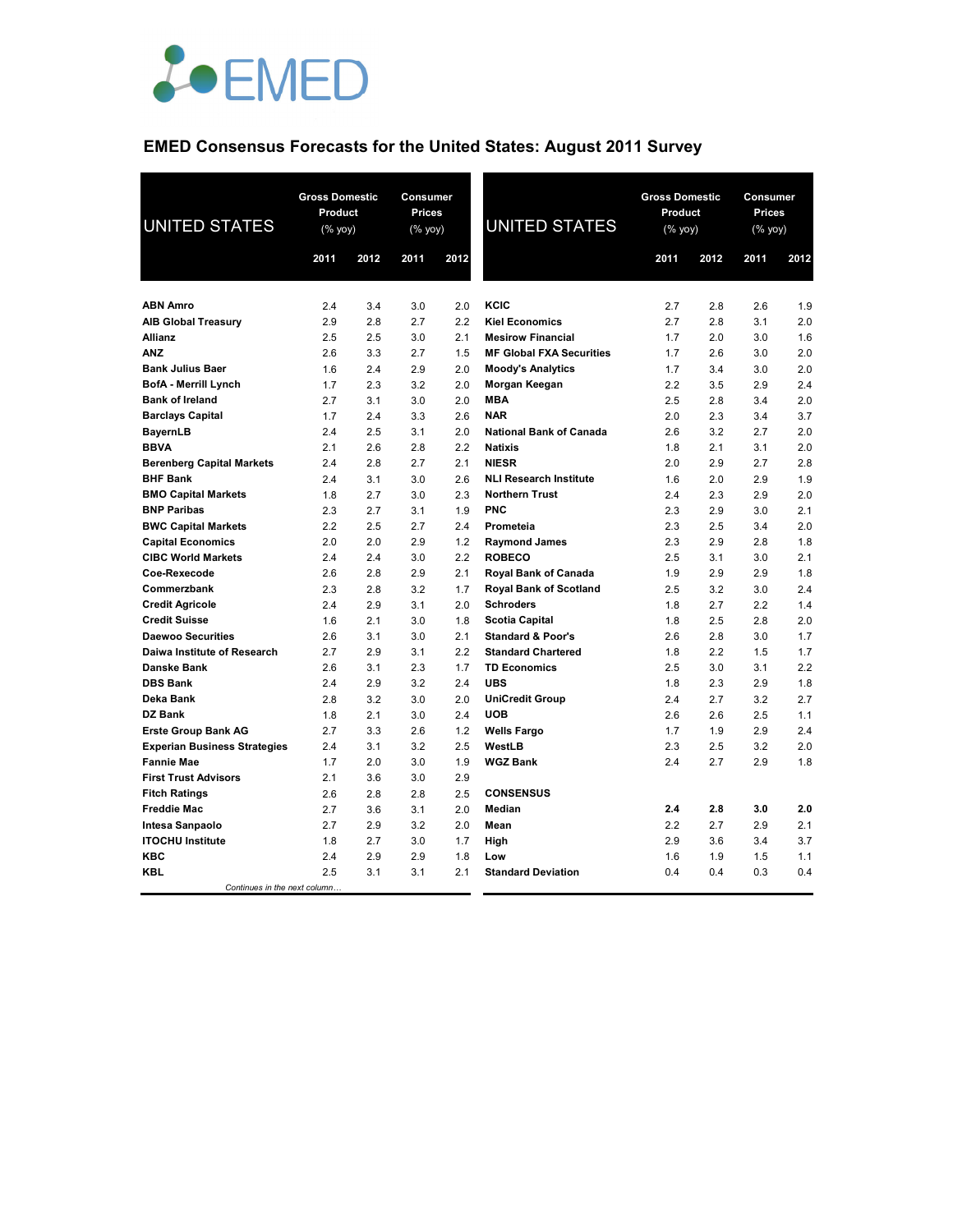

## **EMED Consensus Forecasts for the Euro Area and China: August 2011 Survey**

| <b>EURO AREA</b>                                     | <b>Gross Domestic</b><br>Product<br>$(%$ (% yoy) |            | Consumer<br>Prices<br>$(%$ (% yoy) |            | <b>CHINA</b>                                           | <b>Gross Domestic</b><br>Product<br>(% yoy) |                     | Consumer<br>Prices<br>(% yoy) |            |
|------------------------------------------------------|--------------------------------------------------|------------|------------------------------------|------------|--------------------------------------------------------|---------------------------------------------|---------------------|-------------------------------|------------|
|                                                      | 2011                                             | 2012       | 2011                               | 2012       |                                                        | 2011                                        | 2012                | 2011                          | 2012       |
| <b>ABN Amro</b>                                      | 1.8                                              | 1.7        | 2.7                                | 1.8        | <b>ABN Amro</b>                                        | 9.4                                         | 9.2                 | 5.0                           | 4.0        |
| <b>AIB Global Treasury</b>                           | 2.0                                              | 2.2        | 2.6                                | 2.2        | <b>Allianz</b>                                         | 9.0                                         | 8.5                 | 4.8                           | 3.5        |
| <b>Allianz</b>                                       | 2.0                                              | 1.7        | 2.5                                | 1.8        | <b>ANZ</b>                                             | 9.6                                         | 9.5                 | 5.0                           | 5.5        |
| <b>ANZ</b>                                           | 1.5                                              | 1.8        | 2.7                                | 1.8        | <b>Bank Julius Baer</b>                                | 9.0                                         | 8.5                 | 5.1                           | 4.0        |
| <b>Bank Julius Baer</b>                              | 1.8                                              | 1.5        | 2.5                                | 1.4        | <b>BofA</b> - Merrill Lynch                            | 9.3                                         | 9.0                 | 5.2                           | 4.0        |
| BofA - Merrill Lynch                                 | 2.0                                              | 1.6        | 2.6                                | 2.0        | <b>Bank of East Asia</b>                               | 9.3                                         | 8.7                 | 5.6                           | 5.0        |
| <b>Bank of Ireland</b>                               | 2.1                                              | 2.0        | 2.5                                | 2.0        | <b>Barclays Capital</b>                                | 9.3                                         | 8.7                 | 5.2                           | 4.0        |
| <b>Barclays Capital</b>                              | 1.9<br>2.0                                       | 1.6<br>1.6 | 2.8<br>2.7                         | 1.9<br>2.0 | <b>BBVA</b>                                            | 9.4<br>9.4                                  | 9.1<br>8.7          | 5.3<br>4.7                    | 3.9<br>3.2 |
| <b>BayernLB</b><br><b>BBVA</b>                       | 2.0                                              | 1.3        | 2.7                                | 1.8        | <b>Berenberg Capital Markets</b><br><b>BNP Paribas</b> | 9.4                                         | 9.2                 | 4.8                           | 4.0        |
| <b>Berenberg Capital Markets</b>                     | 2.0                                              | 2.0        | 2.6                                | 2.2        | <b>BWC Capital Markets</b>                             | 9.0                                         | 9.0                 | 5.8                           | 4.0        |
| <b>BHF Bank</b>                                      | 1.7                                              | 1.7        | 2.7                                | 2.2        | <b>Capital Economics</b>                               | 9.3                                         | 9.0                 | 5.1                           | 3.0        |
| <b>BNP Paribas</b>                                   | 2.0                                              | 1.5        | 2.9                                | 2.4        | <b>CICC</b>                                            | 9.2                                         | 8.7                 | 5.2                           | 3.8        |
| <b>BWC Capital Markets</b>                           | 1.4                                              | 1.6        | 2.6                                | 2.0        | Commerzbank                                            | 8.2                                         | 7.5                 | 5.0                           | 4.5        |
| <b>Capital Economics</b>                             | 2.0                                              | 0.5        | 2.8                                | 1.5        | <b>Credit Agricole</b>                                 | 9.3                                         | 9.0                 | 5.3                           | 4.0        |
| Coe-Rexecode                                         | 1.8                                              | 1.6        | 2.5                                | 1.9        | <b>Credit Suisse</b>                                   | 8.7                                         | 8.5                 | 5.6                           | 4.6        |
| Commerzbank<br><b>Credit Agricole</b>                | 2.0                                              | 1.8        | 2.6<br>2.7                         | 1.9<br>2.1 | <b>Daewoo Securities</b><br>Danske Bank                | 9.3<br>9.4                                  | 8.8                 | 4.6                           | 4.1        |
| <b>Credit Suisse</b>                                 | 2.0<br>2.3                                       | 1.6<br>2.5 | 2.8                                | 2.2        | <b>DBS Bank</b>                                        | 9.5                                         | 9.1<br>9.0          | 5.0<br>4.5                    | 3.1<br>4.0 |
| <b>Danske Bank</b>                                   | 2.2                                              | 1.9        | 2.7                                | 2.0        | Deka Bank                                              | 9.5                                         | 8.8                 | 4.5                           | 4.0        |
| <b>DBS Bank</b>                                      | 1.9                                              | 1.7        | 2.6                                | 1.9        | <b>DZ Bank</b>                                         | 9.2                                         | 8.7                 | 5.6                           | 3.4        |
| Deka Bank                                            | 2.0                                              | 1.7        | 2.5                                | 2.4        | <b>Experian Business Strategies</b>                    | 9.3                                         | 8.5                 | 4.7                           | 3.2        |
| D <sub>n</sub> B NOR                                 | 1.5                                              | 1.7        | 2.0                                | 1.3        | <b>Fitch Ratings</b>                                   | 8.7                                         | 8.5                 | 5.5                           | 4.3        |
| DZ Bank                                              | 1.8                                              | 1.5        | 2.6                                | 2.0        | <b>ICBC</b> International                              | 9.3                                         | 8.9                 | 4.7                           | 3.6        |
| <b>Erste Group Bank AG</b>                           | 2.0                                              | 1.6        | 2.6                                | 1.8        | <b>ING</b>                                             | 8.7                                         | 8.7                 | 4.5                           | 4.0        |
| <b>EUROFER</b>                                       | 1.9                                              | 1.8        | 2.9                                | 2.0        | Intesa Sanpaolo                                        | 8.9                                         | 8.3                 | 5.2                           | 3.1        |
| <b>Experian Business Strategies</b><br>Handelsbanken | 1.9<br>1.4                                       | 1.7<br>1.6 | 2.9<br>2.6                         | 2.1<br>1.9 | <b>JP Morgan</b><br><b>KBC</b>                         | 9.0<br>9.5                                  | 8.8<br>9.0          | 5.4<br>4.5                    | 4.2<br>3.4 |
| Intesa Sanpaolo                                      | 2.1                                              | 1.4        | 2.7                                | 1.8        | <b>KBL</b>                                             | 9.3                                         | 8.9                 | 4.8                           | 4.0        |
| KBC                                                  | 1.9                                              | 1.9        | 2.8                                | 2.0        | KCIC                                                   | 9.3                                         | 9.1                 | 4.9                           | 3.5        |
| <b>KBL</b>                                           | 2.0                                              | 1.7        | 2.6                                | 1.9        | <b>Kiel Economics</b>                                  | 10.0                                        | 8.5                 | 5.5                           | 5.0        |
| KCIC                                                 | 1.7                                              | 1.7        | 2.5                                | 1.8        | <b>Moody's Analytics</b>                               | 9.2                                         | 9.0                 | 4.5                           | 4.0        |
| <b>Kiel Economics</b>                                | 2.0                                              | 1.6        | 2.8                                | 2.0        | <b>Natixis</b>                                         | 9.4                                         | 9.2                 | 5.1                           | 4.6        |
| <b>Mizuho Securities</b>                             | 1.9                                              | 1.2        | 2.8                                | 2.1        | <b>NIESR</b>                                           | 9.9                                         | 8.6                 | 5.1                           | 3.7        |
| <b>Natixis</b>                                       | 1.9                                              | 1.6        | 2.4                                | 1.9        | <b>NLI Research Institute</b>                          | 8.8                                         | 9.3                 | 4.8                           | 2.7        |
| <b>NIESR</b><br><b>NLI Research Institute</b>        | 1.8<br>1.8                                       | 2.0<br>1.6 | 3.3<br>2.6                         | 2.3<br>1.9 | <b>ROBECO</b><br><b>Roubini Global Economics</b>       | 9.2<br>9.1                                  | 8.8<br>$_{\rm 8.8}$ | 4.8<br>5.4                    | 3.8<br>4.2 |
| Prometeia                                            | 2.0                                              | 1.6        | 2.7                                | 1.7        | <b>Royal Bank of Scotland</b>                          | 9.6                                         | 9.0                 | 5.6                           | 4.7        |
| <b>ROBECO</b>                                        | 2.0                                              | 1.7        | 2.6                                | 1.9        | <b>Schroders</b>                                       | 9.2                                         | 8.5                 | 5.0                           | 3.8        |
| <b>Roubini Global Economics</b>                      | 1.9                                              | 1.6        | 2.6                                | 2.0        | <b>Scotia Capital</b>                                  | 9.3                                         | 9.5                 | 5.0                           | 4.5        |
| <b>Royal Bank of Scotland</b>                        | 2.0                                              | 1.6        | 2.6                                | 1.7        | <b>Standard Chartered</b>                              | 9.3                                         | 10.0                | 5.1                           | 4.8        |
| <b>Schroders</b>                                     | 1.9                                              | 1.6        | 2.4                                | 1.7        | <b>UBS</b>                                             | 9.3                                         | 9.0                 | 5.3                           | 4.0        |
| <b>Scotia Capital</b>                                | 1.7                                              | 1.5        | 2.5                                | 2.1        | <b>UOB</b>                                             | 9.2                                         | 8.5                 | 5.2                           | 4.3        |
| <b>Standard Chartered</b><br><b>TD Economics</b>     | 2.0                                              | 2.2        | 2.7                                | 1.9        | <b>Wells Fargo</b>                                     | 9.3                                         | 8.6                 | 5.7                           | 4.3        |
| <b>UBS</b>                                           | 1.8<br>1.8                                       | 1.5<br>2.0 | 2.3<br>2.6                         | 2.1<br>2.1 | <b>CONSENSUS</b>                                       |                                             |                     |                               |            |
| <b>UniCredit Group</b>                               | 2.1                                              | 1.7        | 2.7                                | 2.0        | Median                                                 | 9.3                                         | 8.8                 | 5.1                           | 4.0        |
| <b>Wells Fargo</b>                                   | 1.9                                              | 1.8        | 2.5                                | 1.9        | Mean                                                   | 9.2                                         | 8.8                 | 5.1                           | 4.0        |
| WestLB                                               | 2.0                                              | 1.7        | 2.6                                | 2.0        | High                                                   | 10.0                                        | 10.0                | 5.8                           | 5.5        |
| <b>WGZ Bank</b>                                      | 1.7                                              | 1.3        | 2.5                                | 1.5        | Low                                                    | 8.2                                         | 7.5                 | 4.5                           | 2.7        |
|                                                      |                                                  |            |                                    |            | <b>Standard Deviation</b>                              | 0.3                                         | 0.4                 | 0.4                           | 0.6        |
| <b>CONSENSUS</b><br>Median                           |                                                  |            |                                    | 2.0        |                                                        |                                             |                     |                               |            |
| Mean                                                 | 1.9<br>1.9                                       | 1.7<br>1.7 | 2.6<br>2.6                         | 1.9        |                                                        |                                             |                     |                               |            |
| High                                                 | 2.3                                              | 2.5        | 3.3                                | 2.4        |                                                        |                                             |                     |                               |            |
| Low<br><b>Standard Deviation</b>                     | 1.4<br>0.2                                       | 0.5<br>0.3 | 2.0<br>0.2                         | 1.3<br>0.2 |                                                        |                                             |                     |                               |            |